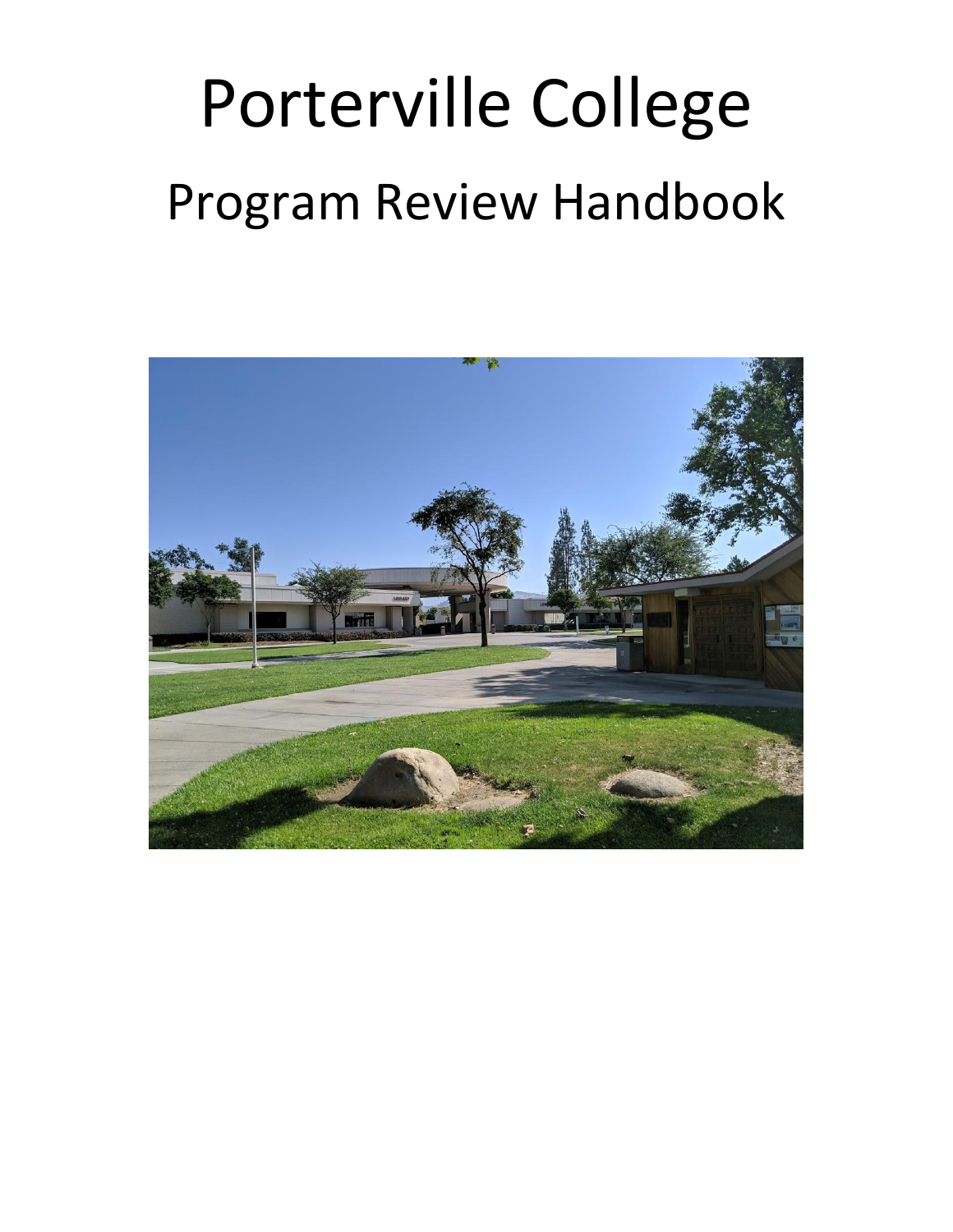# **Contents**

| The Porterville College Mission and Values                       | 3  |
|------------------------------------------------------------------|----|
| The Purpose of Program Review                                    | 4  |
| Who Completes Program Review                                     | 4  |
| The Program Review Cycle                                         | 4  |
| How Program Reviews Are Used In Planning and Resource Allocation | 5  |
| The Role of Program Review in Accreditation                      | 7  |
| Where (on the web) to Find Information on Program Review         | 7  |
| A Guide to the Steps of Program Review                           | 8  |
| <b>Mission Statement</b>                                         | 8  |
| <b>Student Learning/Service Area Outcomes</b>                    | 8  |
| Program Analysis and Trends                                      | 9  |
| Goals                                                            | 12 |
| <b>Staffing</b>                                                  | 12 |
| <b>Resource Requests</b>                                         | 13 |
| <b>Budget</b>                                                    | 13 |
| <b>Common Errors and Pitfalls</b>                                | 14 |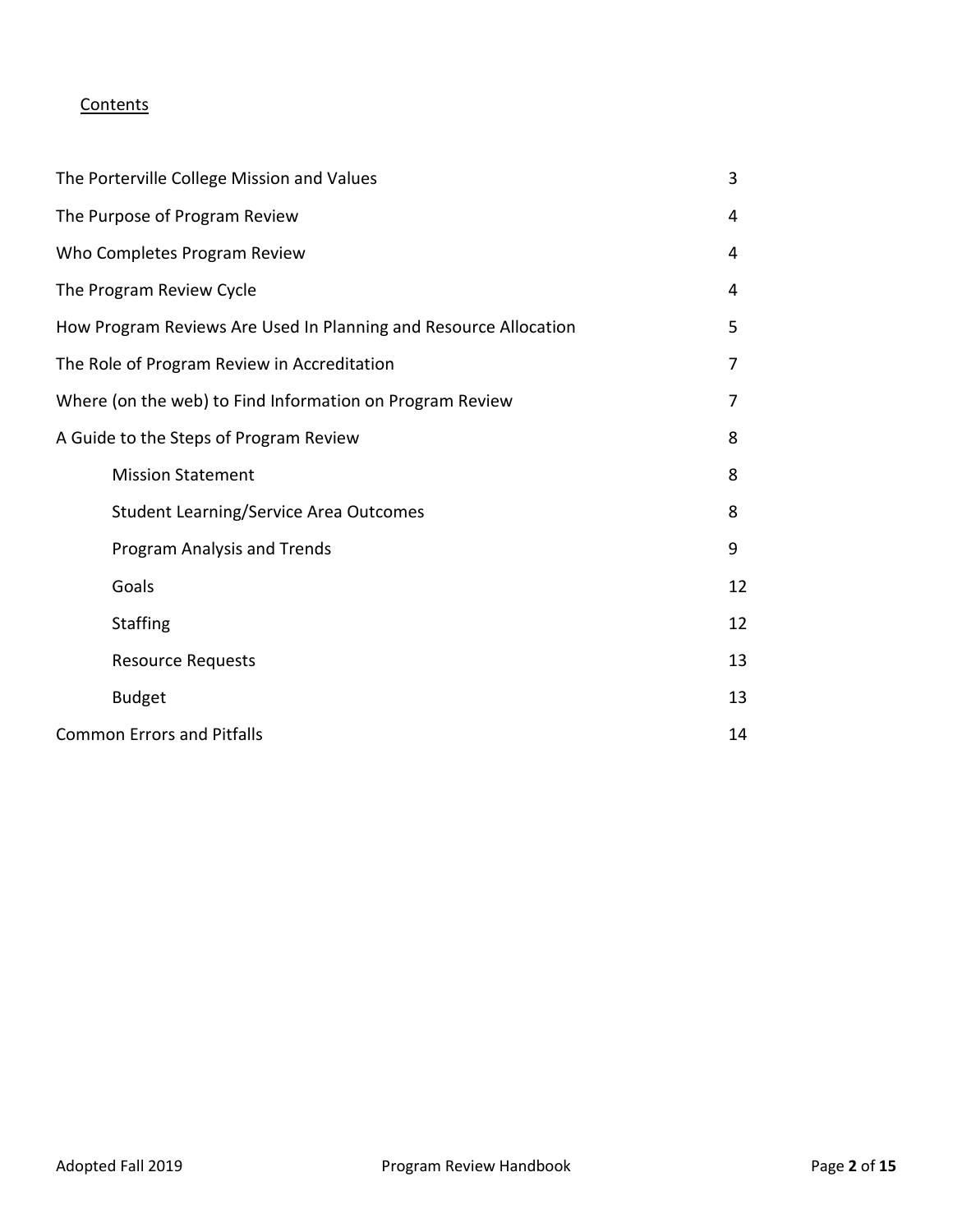# Our Mission

With students as our focus, Porterville College provides our local and diverse communities quality education that promotes intellectual curiosity, personal growth, and lifelong learning, while preparing students for career and academic success.

In support of our values and philosophy, Porterville College will:

- Provide quality academic programs to all students who are capable of benefiting from community college instruction.
- Provide comprehensive support services to help students achieve their personal, career and academic potential.
- Prepare students for transfer and success at four-year institutions.
- Provide courses and training to prepare students for employment or to enhance skills within their current careers.
- Provide developmental education to students who need to enhance their knowledge and understanding of basic skills.
- Recognize student achievement through awarding degrees, certificates, grants, and scholarships.

# Our Values

Porterville College's core values define the character of the institution and are active ingredients in all that the College does. Through our commitment to these values the College can better serve and be more responsive to its students, staff, and community:

- *Collaboration* working together to encourage input and dialogue in a collegial and cooperative manner.
- *Respect* treating each other with respect, trust, and dignity.
- *Innovation* nurturing and supporting exploration of new ideas, programs, and services to enhance our service to the community.
- *Accountability* continuously assessing where we are as a College and to assume responsibility for all that we do.
- *Equity* reducing achievement gaps between demographic groups.
- *Participation* fostering and encouraging the involvement of staff and students in campus activities and the various aspects of the College decision-making process.

# Our Philosophy

In support of our mission and values, Porterville College will base its decisions and actions upon the following beliefs:

- All students at Porterville College will be treated with respect and dignity regardless of who they are or the goals they have established for themselves.
- The College staff will provide the best service possible to its students in order for them to meet their individual academic or vocational goals.
- The College will encourage innovation, creativity, and new ideas and will support professional development opportunities.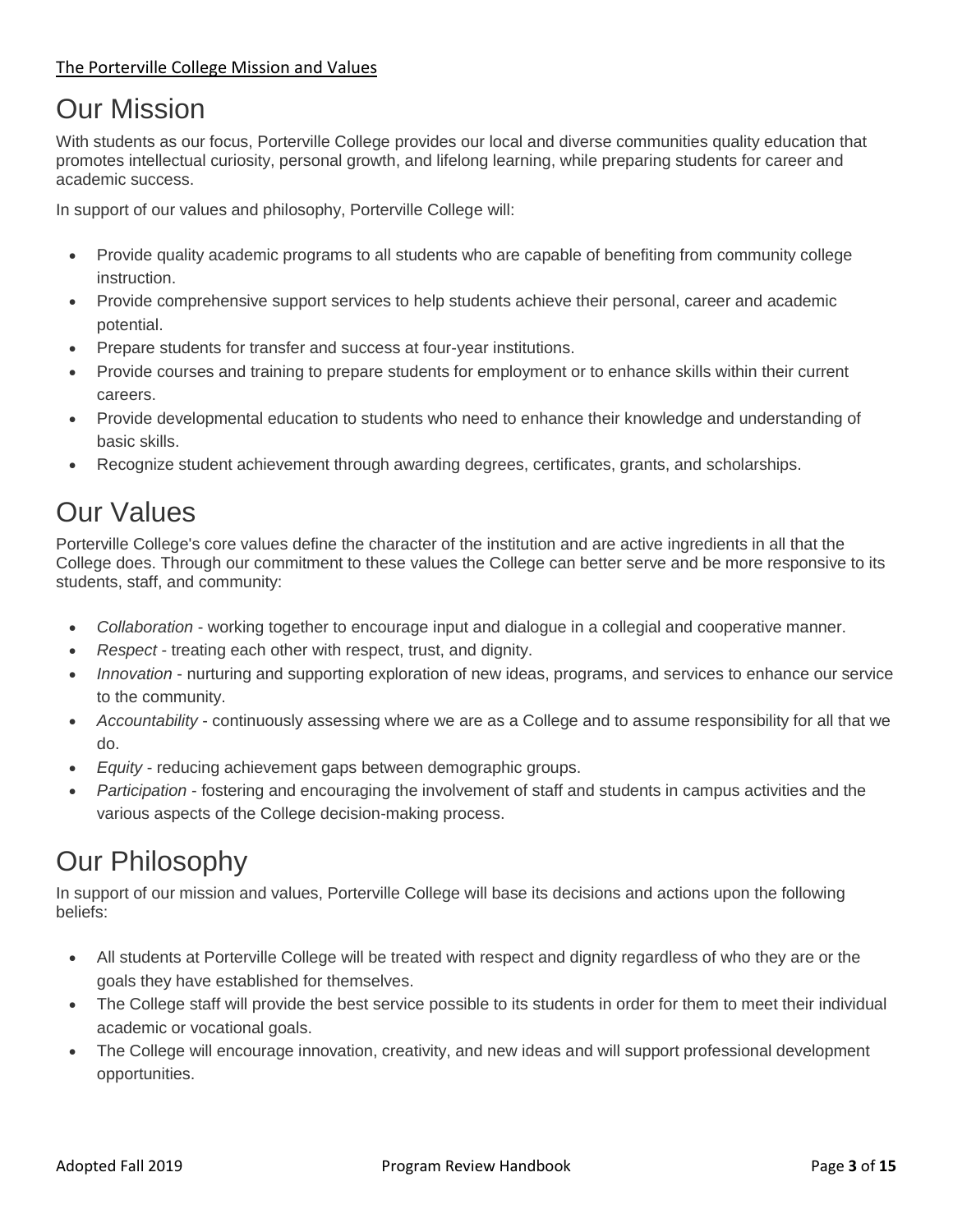- As an integral part of the community, the College will develop and enhance partnerships with schools, colleges, universities, businesses and community-based organizations to respond to the educational, workforce, and economic development needs of the region.
- As an integral part of the Kern Community College District, the College will participate in and be actively involved with all district-wide committees and governance structures.

#### Purpose of Program Review

Program review at Porterville College is the process by which we self-reflect, review the progress we have made in recent years on existing goals and plans, examine data relevant to our programs, and plan for continuous improvement. We do it so that in each of our programs, we can seek to maximize the chances for students to succeed, which is after all, the ultimate mission of the college as reflected above.

#### Who Completes a Program Review?

Every area and function at the college should be reflected in a program review. By way of organization, instructional program reviews are conducted by division. Some divisions choose to divide their program reviews into pieces by subject, but the document that is submitted should be one compiled document.

For non-instructional areas, program reviews are conducted according to the person to whom they report. The same three-year cycle applies, with programs reporting to the VP of Instruction, Student Services, or Finance and Administrative Services rotating. Also included are those areas that report directly to the president.

#### The Program Review Cycle

Each program is on a cycle, completing a program review every three years. The work of gathering data for the document, collecting input, and completing it should mostly take place in the fall term, with program reviews due on February  $1<sup>st</sup>$  of the spring term.

In addition, each year, an annual update is completed for each program. This document is required regardless of whether the program is under review that particular year. The update form is simpler, and includes questions asking about changes since the most recent program review in student learning/service area outcomes, program goals, and resource allocation. Regardless of changes, the form also includes the annual budget request for the program. *These documents should be completed even if the budget is categorical and not determined by the college.*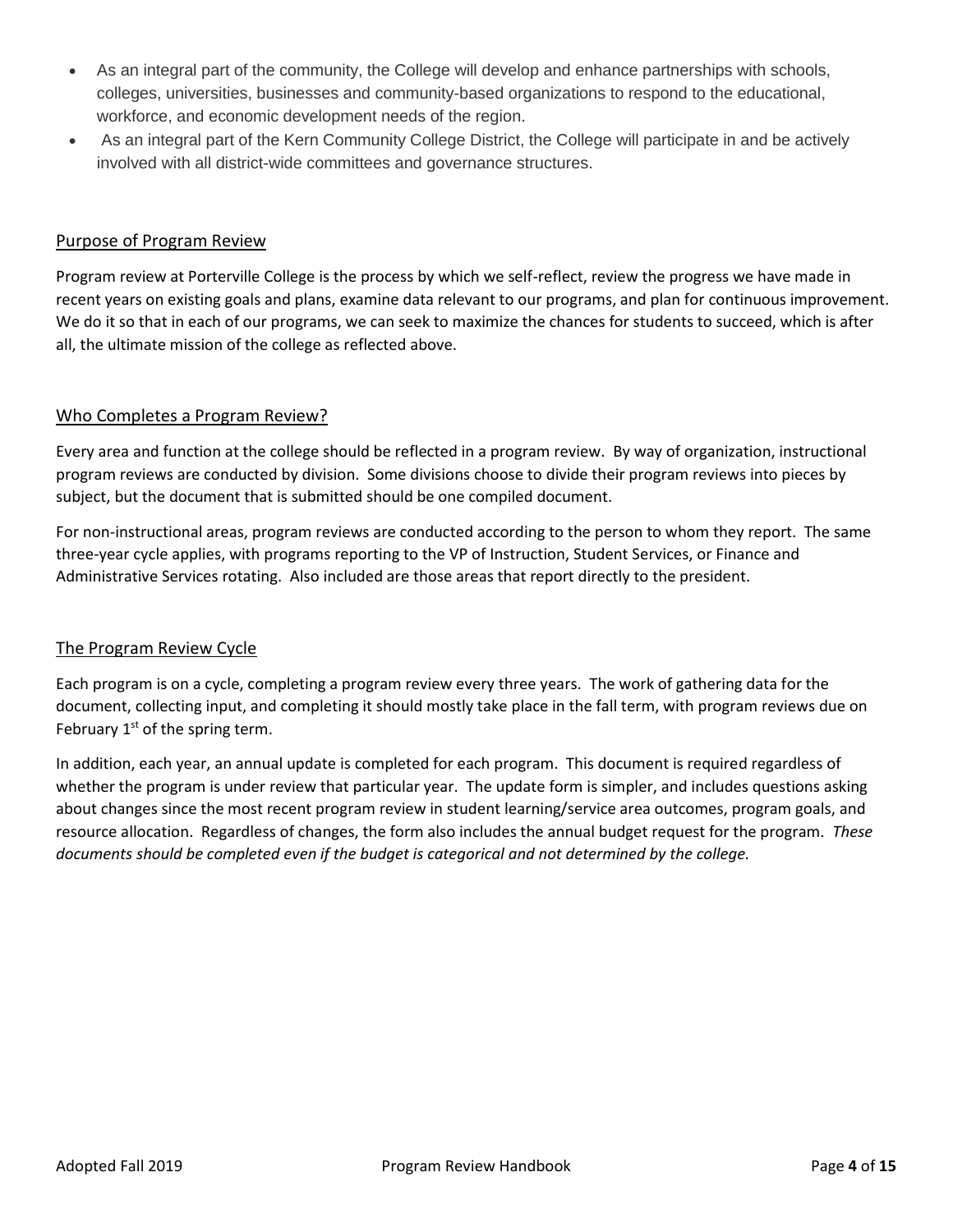#### How Program Reviews are Used in Planning and Resource Allocation

Program review is the grassroots basis of the Porterville College planning and resource allocation process. The chart below provides a visual outline of the process. Here, we describe how it works for programs.

Most of the work for program review should be done in the fall term of the year in which it is due. The data are typically available from the KCCD Office of Institutional Research in August. The final document is due to the Strategic Planning Committee by February 1st.

It is important to note that while one person may coordinate input, program review should be a collaborative effort by all of the faculty and staff of a program. Everyone should be involved.

Strategic Planning Committee goes over each program review document in great detail and provides guidance to the program using a rubric that is available online. The rubric identifies what the expectations of the college are for each section of the program review. When the committee meets, a lead person involved in the creation of the document is typically invited to the discussion so that they can hear directly from the committee. When all requested corrections are made, the program review is forwarded on to College Council for approval. Once approved at College Council, the document is posted on the web on the Program Review page.

Once completed and approved, program reviews do not just wait on a shelf until the next cycle. As a first step, your program should be using it as a planning guide for your next three years, including addressing each of the goals you set in your review. In addition, these documents drive our planning process. The primary groups that use them include Budget Committee, Enrollment Management Committee, Strategic Planning, and Grant Oversight. Budget Committee uses the staffing, budget, and other resource requests in program reviews to prioritize needs at the college and establish the college's annual budget. When Academic Senate and other groups receive faculty and other staffing requests each year, they expect these requests to be outlined and justified in each area's program review. Enrollment Management must be aware of planning needs, possible curriculum changes, etc. Strategic Planning, in addition to overseeing the program review process, manages strategic planning for the college and uses program review to understand programspecific and college-wide needs.

The documents are used by other committees as well, including Curriculum, which approves new programs and changes to existing programs and courses, Information Technology committee, which plans for technology needs across campus, Facilities Planning, Distance Education, and Safety/Security Committees use the documents in their planning efforts. All of these planning committees provide recommendations to the college president regarding the short and long-term planning and resource allocation needs of the college.

Program reviews are also used in longer-term planning efforts. Strategic Planning Committee considers these documents in its development of the college's strategic plan. The Educational Master Plan is the document that is used for long-term planning of the college, including program development and space needs. The most recent program reviews for each area are used in the compilation of that document. That Educational Master Plan is then used to develop the Facilities Master Plan for the long-term facilities and space needs of the college.

Additionally, program reviews are key to other key periodic planning documents, including the Information Technology Plan, the Staff Development Plan, and the Distance Education Plan, all of which must take into account the needs of each program. In short, while all of the college's planning efforts require substantial input and dialogue from the entire college and community, the first building block of all of them is program review.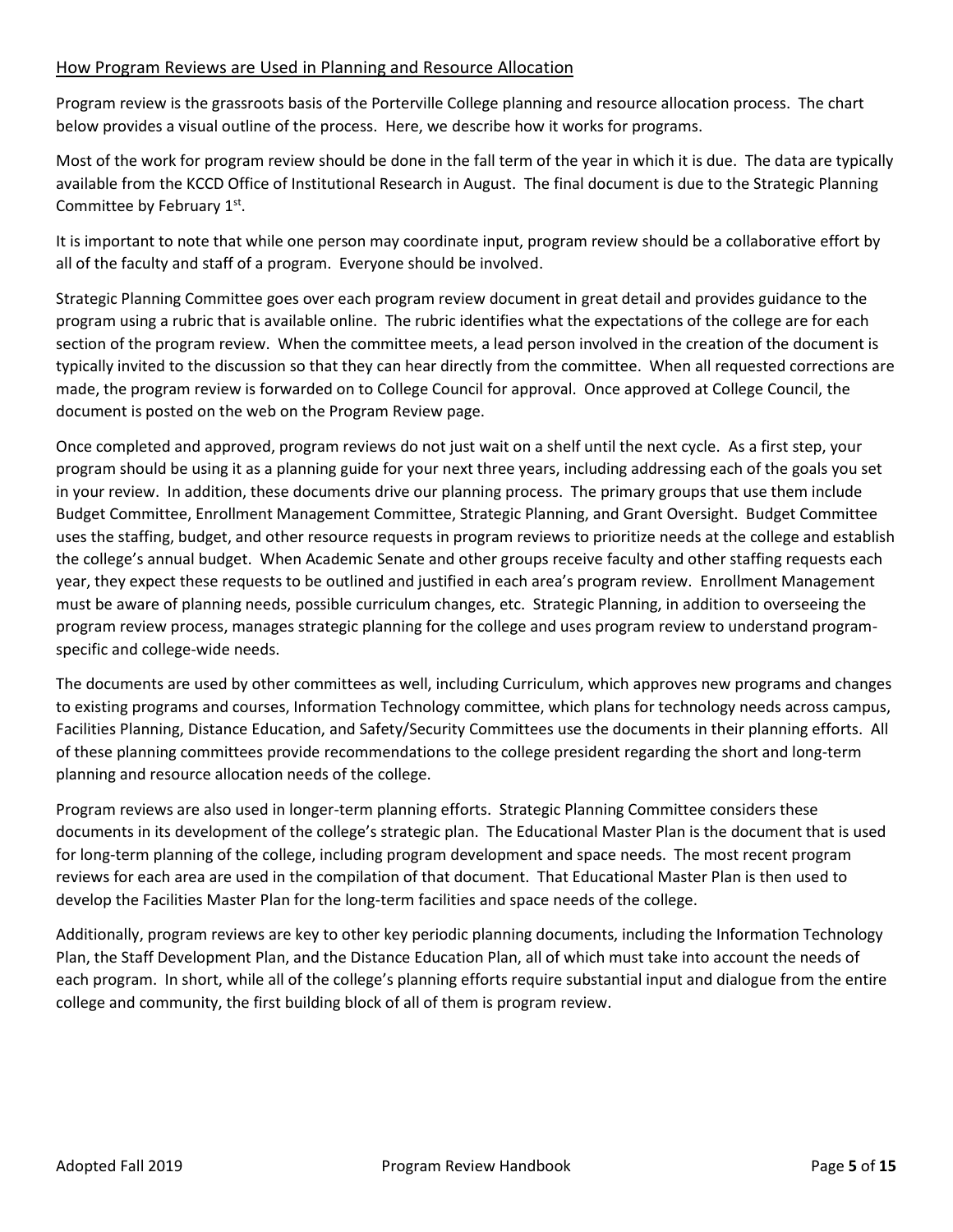# **PROGRAM REVIEW PROCESS**

*Linking Program Reviews to Budget, Enrollment Management, Strategic Planning, and Grant Oversight*



*If necessary, president solicits subcommittee input regarding the impact expenditure request may have on related areas of planning and provides any necessary input to subcommittees*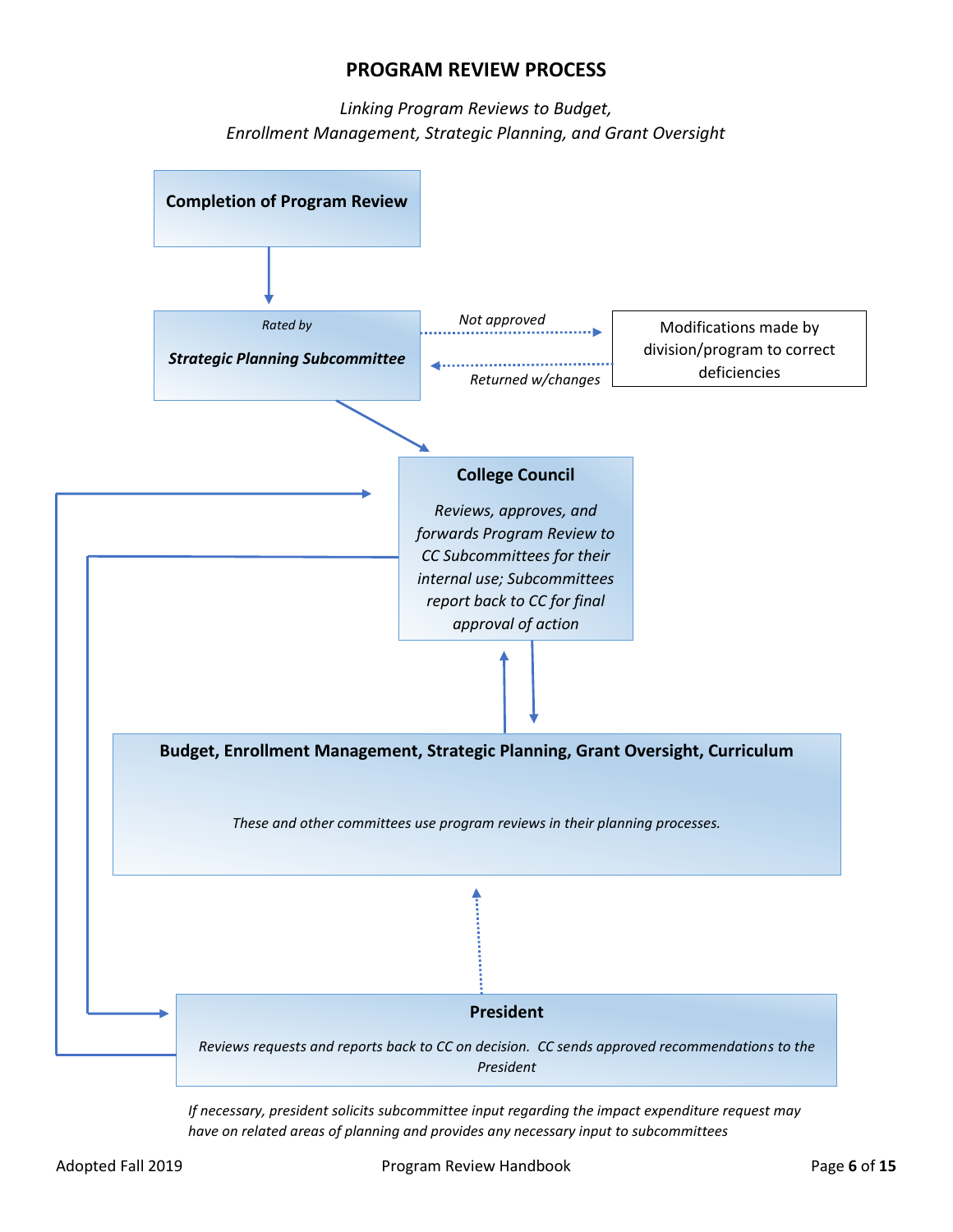#### The Role of Program Review in Accreditation

Of course, we don't do program review because accreditation requires it. But, our ACCJC standards document the reasoning behind the process described above. Standard I.B.5 reads as follows:

The institution assesses accomplishment of its mission through program review and evaluation of goals and objectives, student learning outcomes, and student achievement. Quantitative and qualitative data are disaggregated for analysis by program type and mode of delivery.

So, program review is the grassroots basis of the entire college planning process, the manner by which the college mission and the mission of each program is evaluated. The rest of standard I.B. makes this clear, showing that program review is central to the planning and resource allocation process. As it concludes in standard I.B.9:

The institution engages in continuous, broad based, systematic evaluation and planning. The institution integrates program review, planning, and resource allocation into a process that leads to accomplishment of its mission and improvement of institutional effectiveness and academic quality. Institutional planning addresses short-and-long range needs for educational programs and services and for human, physical, technology, and financial resources.

In brief, the college mission statement is the foundation for what the college wishes to be and program review is the means by which we evaluate how well we are meeting that mission and the mission of each program to which the college mission is linked, and how we determine how to allocate resources across the institution to meet that mission.

# Where (on the Web) to Find Information on Program Review

To get started on your program review, you need documents. These can be found online on the college's [program](https://www.portervillecollege.edu/research/program-review)  [review page.](https://www.portervillecollege.edu/research/program-review) There, you will find several important documents, starting with program review forms. These forms differ slightly for instructional and non-instructional programs, mostly in the area of outcomes and assessment. Also on that page, is the program review schedule, which shows where each program fits in the college's 3-year cycle, and the rubric, which provides documentation on the college's expectations for the program review documents. Lastly, on the bottom of the page, is the most recent completed program reviews for each area.

One thing you will not find on the college's program review page is your data. This is because [program review data](https://ir.kccd.edu/program-review/) are compiled by th[e KCCD Office of Institutional Research and Reporting.](https://kccd.edu/departments/institutional-research) On their page, you will find program review data for each of the three colleges in the district. Instructional data is organized by subject, with college-wide data provided for context. Course Book is a document that provides some data down to the course level for those programs that want to delve into greater detail. Student services data are provided for most student services programs separately.

To get to the PC Program Review Page, go to the college web site, click 'About,' then 'Research.' The program review page is a part of the PC Institutional Research page.

To get to program review data on the KCCD IR Page, go to the KCCD web page, click on 'About KCCD,' then on 'Institutional Research.' You can see the 'Program Review Data' page there.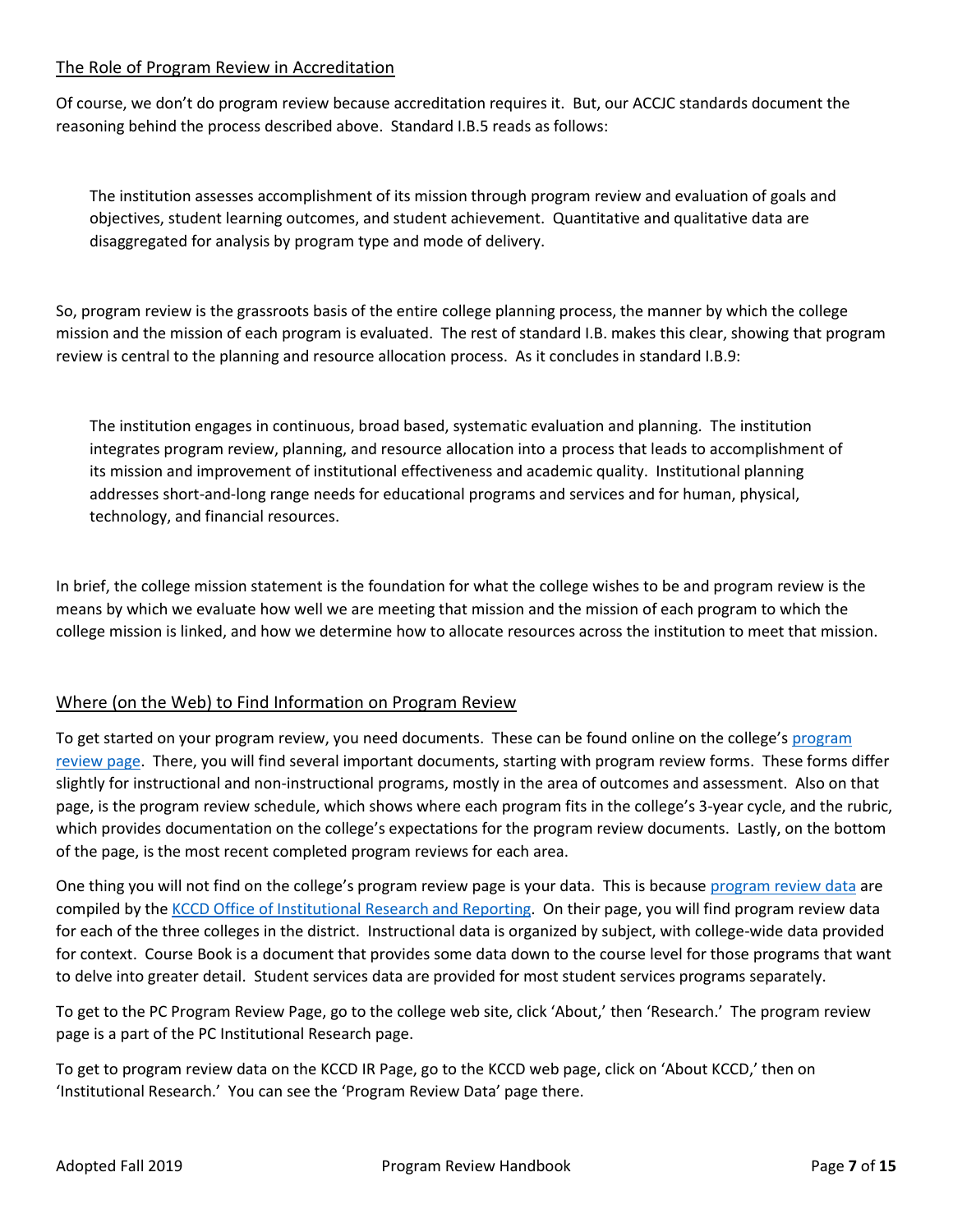# A Guide to the Steps of Program Review

The [program review rubric](https://do-prod-webteam-drupalfiles.s3-us-west-2.amazonaws.com/pcedu/s3fs-public/Program%20review%20assessment%20rubric%202018_0.pdf) is a valuable tool that outlines the expectations for how each section should be completed. This is the document the Strategic Planning Committee uses to evaluate program reviews and assess whether they meet the standards the college has established. The rubric is just one page and will help you avoid many of the pitfalls that may occur.

The rubric corresponds to the sections of the program review forms. What follows below is a listing of the sections of the forms and a guide as to how to best complete each section.

#### *Mission Statement*

The first part of the program review is the college mission statement and a place for the program mission statement. The college statement is reviewed regularly by College Council and approved by the KCCD Board of Trustees. Of interest here is the statement for each program.

In the rubric, the program mission statement meets requirements if it "accurately describes the program and is linked to the college mission statement." How does one write a statement that does this? Basically, by describing what your program does and how that connects to the overall mission of the college. Each instructional program, for example, might include information about the kinds of instruction and learning that takes place in their program. The college mission statement discusses the college's focus on developmental education, career and transfer preparation, and support services. Some programs focus primarily on one of these, some on multiple or all of them. Your mission statement need not specify every link, but it should be clear how the program furthers the college mission

For non-instructional programs, the same link should be made. No program exists for its own sake, but rather for that of the students of the college and the community. If the mission statement is unclear, or if it seems as though the program has strayed from the mission of the college, it may be rejected.

#### *Student Learning/Service Area Outcomes*

This is the section in which the instructional and non-instructional program review forms differ most, but even here, the differences are fairly small. For both, the goal is to have a program of assessment that, according to our rubric, is "ongoing, clear, and complete" and to have "decisions based on assessment results."

Programs have some latitude as to how to express this in their program review documents. Some provide calendars and schedules for when and how their programs are assessing each outcome. Programs vary tremendously, in size, complexity, and the number of outcomes being assessed. So, your approach can vary. The bottom line is that each must document that assessment is taking place on a regular basis, that the program is discussing those assessments, and that decisions about the future of the program are being made based on the results of these assessments. These decisions may be such things as changes in curriculum and pedagogy, refinement of the outcomes and methods of assessment, and reallocation of resources to address gaps.

It is important to note that while refining the outcomes and methods of assessment is perfectly acceptable, a program should not get caught in a loop of continual changes in the outcomes rather than addressing the needs of students. Assessment methods may never be perfect, but we should focus on acting on the best information we have thus far while simultaneously working to assess as accurately as possible.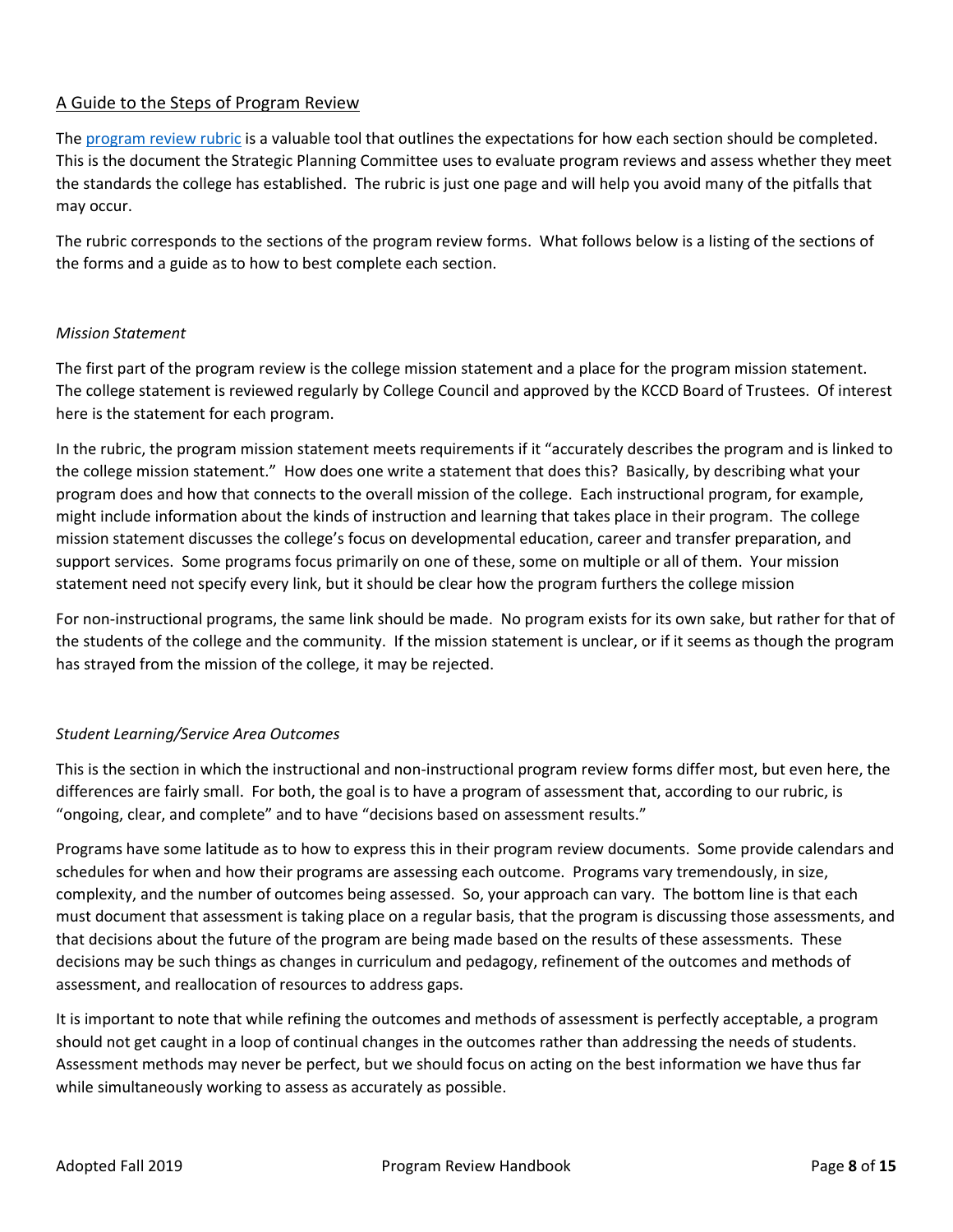Another key issue here for instructional programs is that both course and program level outcomes should be addressed. For many programs, there may be too many course-level outcomes to list them all and all assessment methods, but the document should make clear that all course outcomes are being assessed regularly and that those assessments are discussed and used. For program level outcomes, it is usually feasible to include a listing of all of them, along with methods of assessment and how assessments change the way a program operates.

For non-instructional programs, we call our outcomes Service Area Outcomes (SAOs). These are whatever outcomes the program uses to measure its effectiveness in serving its and the college's mission in serving students. Most, though perhaps not all, should be student-focused. For a program that serves students directly, such outcomes might assess things such as the efficiency of their service, the number or percentage of students served, accuracy of services provided, etc.

It is important to distinguish between the outcomes discussed in this section and the goals that will be listed later in the document. While both should be specific and measurable, goals are things that the program wishes to accomplish in a specified time period for a specific purpose, outcomes are things the program always wishes to accomplish to address the college mission. Outcomes should only change as the program changes, the needs of students change, or better methods of assessment are developed. Goals are likely to change with every program review cycle.

If you have questions about establishing or assessing your outcomes, contact your Outcomes Committee representative on campus.

# *Program Analysis and Trends*

In this section, the program evaluates itself and looks to address trends, data, and strengths and weaknesses. Within it, there are four sub-sections: changes in program, data review, program strengths, and areas of improvement.

# *Changes in Program*

What kinds of changes in program are noteworthy? In most cases, it will have been three years since your most recent program review. So, things to include would be additions or deletions of curriculum, program growth or decline, significant changes of personnel or policy, state or federal mandates that impact the program, new or reduced resources, changes in how the program is organized and managed within the college, etc.

Any of these can impact the program and how it accomplishes its mission. In some cases, they may improve outcomes and in others, they may put forth challenges. Either way, each change should be noted, along with how the program itself is adapting to the change.

#### *Data Review*

Every program should review data that are relevant to the operation of the program and the completion of its mission. A great deal of data are provided by the KCCD Office of Institutional Research and Reporting, but programs are not limited to these data. You should use whatever suits the program's purpose and mission.

For instructional programs, the KCCD research office provides data in [a dashboard,](https://ir.kccd.edu/program-review/) which you can filter by subject. Program review is conducted by division and most divisions include several subjects. The data for each should be reviewed, analyzed, discussed by members of the program, and trends included in the program review document. What we note below are a series of possible questions a program may ask as it reviews instructional data.

**Demographics:** One of the first items to review are demographics data. Five years of trend data are provided, including data broken out by gender, ethnicity, and age. Do the program's demographics differ from college-wide demographics? If so, is that a natural result of the kinds of students who choose this discipline or an area of concern for which outreach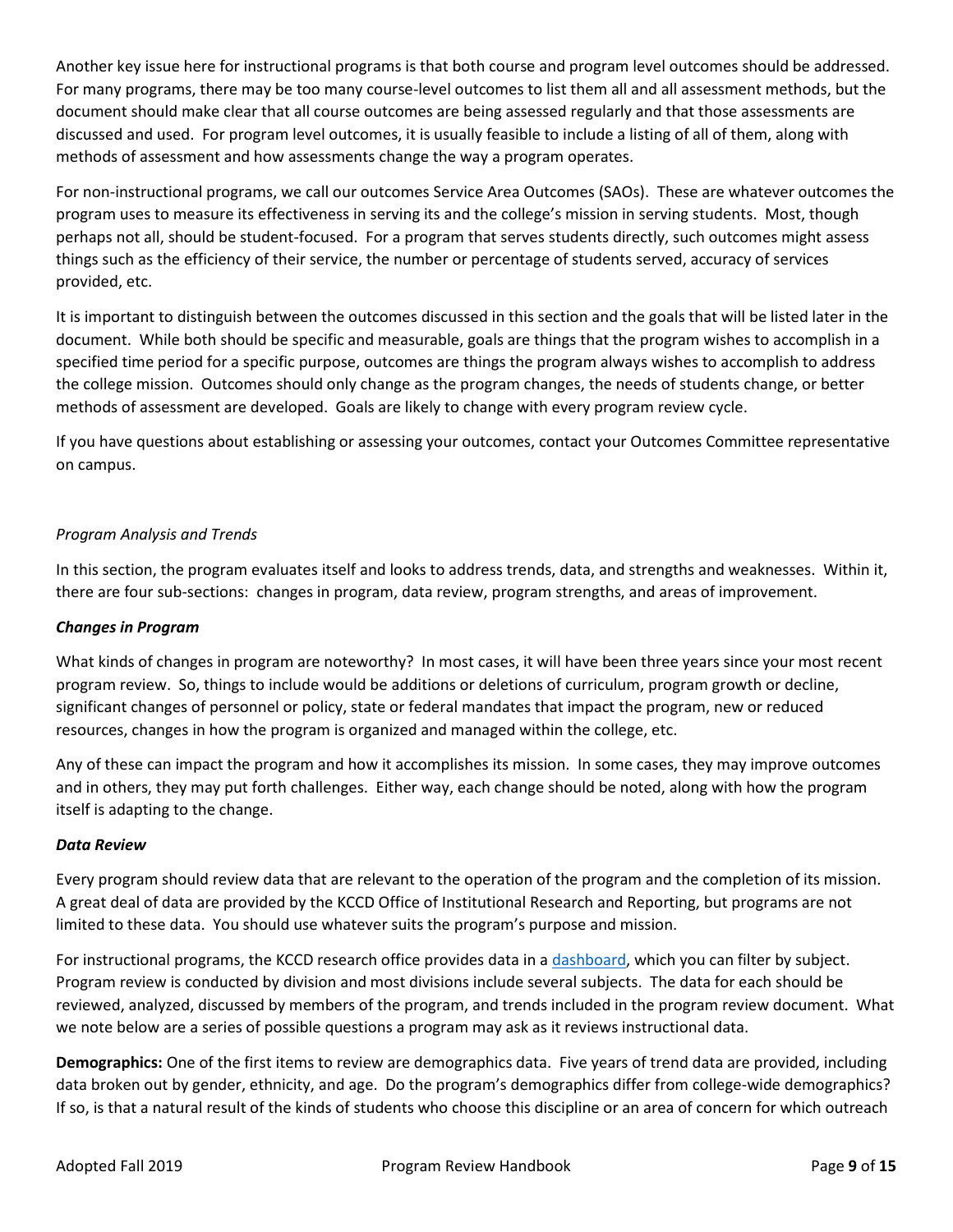or other efforts might be considered? Have the demographics of the program changed, and if so, will these changes necessitate changes in curriculum, policies, or resource allocation?

As part of the demographics provided, KCCD research also includes information on the percentage of students completing each type of student education plan and the percentage who are fully matriculated (have been assessed, attended orientation, seen a counselor, and completed an education plan). Even if the program's participants are above the college average on these measures, they should consider whether students can be further encouraged to complete these items.

**Enrollment Data:** Next, the data include information on enrollment and related trends for the program, including waitlist and productivity data and information on faculty broken out by contract type. Questions to consider would include whether the program is growing or declining, whether waitlists are preventing students from completing certain classes, how program efficiency is changing, and whether the number of students in certain majors is in growth or decline. Regarding faculty data, it is important to consider whether a program is over-reliant on adjunct and overload teaching, and the extent to which adjunct faculty are available in the area. Later in the document, there are sections to request additional staffing and this is the section of data that can most help you learn whether you have sufficient justification to do so. Are recent or upcoming changes in the program likely to impact enrollment trends and faculty needs?

All of these data are broken out by traditional teaching and distance education so you can see trends in each and how they might impact your program's needs. Be sure to take a look at both and note trends.

CTE programs should also consider data that measure how well the program is meeting the needs of the community.

**Retention and Success Rates:** The five years of data on course retention and success rates are also broken out by traditional and distance education and you can see whether your course success rates are improving over time. There has, at times, been a substantial gap between traditional and distance education success rates. This gap has narrowed over time, but it is important to examine it for each program and determine whether your program needs to make changes in curriculum and/or pedagogy to address any gaps.

The data provided here also include some demographic breakouts so you can see how your success rates compare for each group. Because some of these groups are small, KCCD research combines the most recent five years' of data so that enough information can be provided to draw conclusions. Even with this practice, some groups are still very small and data are provided in grey italics if the denominator is smaller than 30. In areas where the number is smaller than 10, data are suppressed. Caution should be used when interpreting data with small numbers.

Should your program see substantial differences in success rates among demographic groups, you should consider whether changes in policy, curriculum, or strategy might help narrow these equity gaps. Substantial differences should not be ignored or assumed to be natural.

When reviewing these data, one should usually compare each subject to itself over time. College-wide data are provided for context, but programs differ naturally. Some may have good reason to have higher or lower success rates and it is not helpful either to brag or worry about differences from the college average. It is almost always more useful to compare the program's rates to the same program a couple of years ago and note differences there.

**Awards:** The last section of instructional program review data is on the number of degrees and certificates awarded. These data include all award types, associate degrees (both of art and science), associate degrees for transfer, certificates of achievement, job skills certificates, and non-credit certificates of competency. This is another area where you can examine trends over time to see whether the program is increasing or declining. You can also check the ratio between the number of majors reported earlier in the document with the number of degrees awarded to see if there is a barrier to student completion.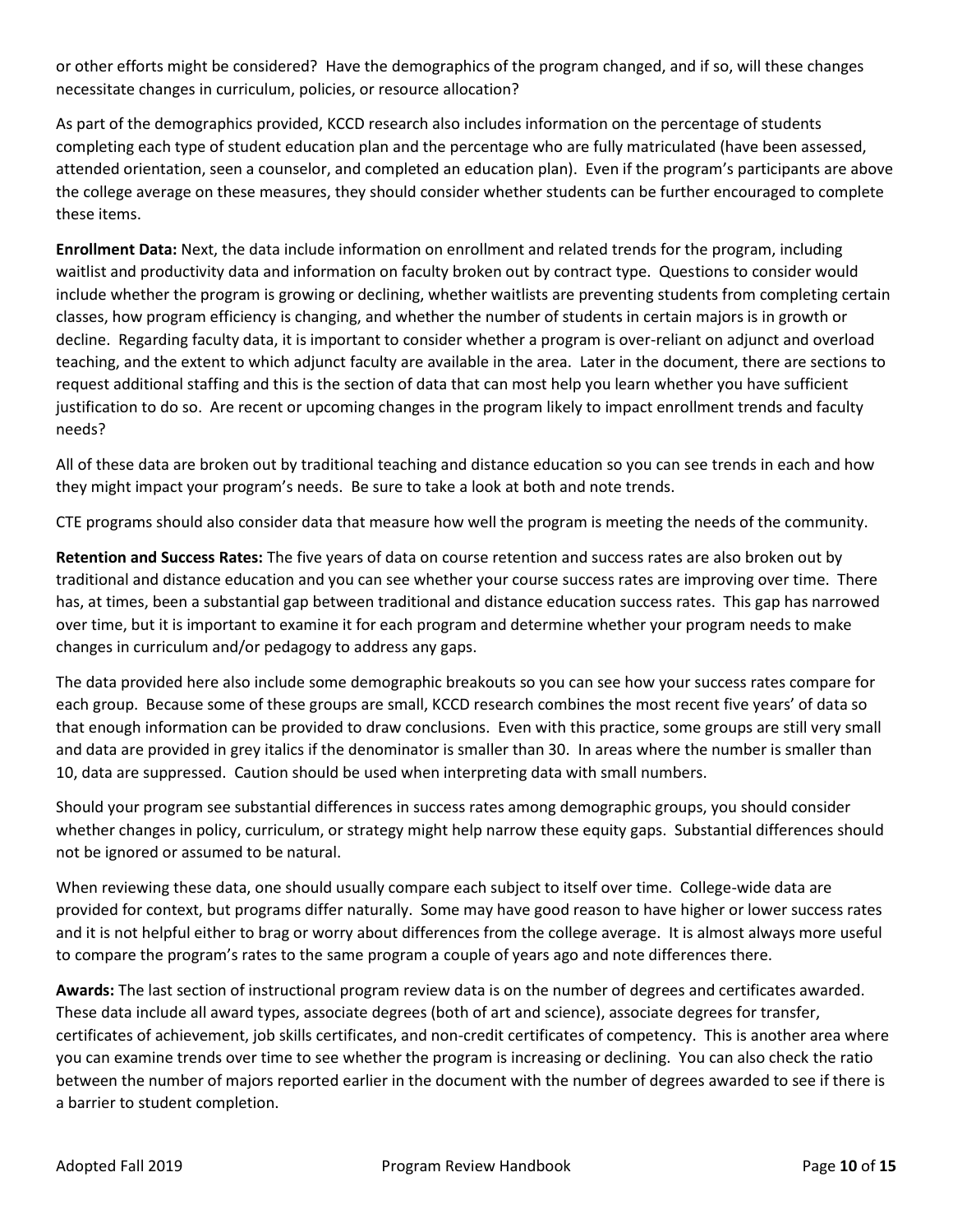You may notice that some awards have an asterisk next to them. These are awards that are not in the most recent college catalog. They may or may not signal a problem, but it is worth checking out. An example of a legitimate reason for an award like this would be a degree or certificate that is no longer offered, but for which some students still have catalog rights. These are fine. However, it is also possible for awards to be mis-recorded when entered into our system. These could include degrees entered that should be certificates or the entering of awards with the wrong name because it is offered by one of the other colleges in the district, but not PC. You can check on these issues by contacting the Admissions & Records Office. The Office of Institutional Research may also be able to help look into these.

Non-instructional areas should also complete the data review section. KCCD Institutional Research provides data for most student services programs. These data vary by program, but typically include information on demographics of the participants of programs, success rates of program participants, and awards data. These can be used, in a similar way as instructional programs, to gauge how a program is doing over time. Are more or fewer of your program's participants meeting key indicators such as completing an education plan and being successful in their courses?

Programs should not rely only on these data for the data review section. You can ask Institutional Research for specific data if something on which you would like to evaluate your program is not available in the KCCD sources. (Please allow sufficient time for data requests). The [Chancellor's Office Data Mart](https://datamart.cccco.edu/datamart.aspx) also contains comparison data that you can use to compare your program against those of other colleges. Your data needs should be determined by the needs and mission of the program and should not be limited only to what is given to you.

In short, data review should be about asking yourselves how your program is doing in meeting its mission. What are the trends over time? Are you improving? Are there gaps, especially equity gaps? What can you do to improve, even in areas where you are doing well? What additional data might be needed?

# *Program Strengths*

OK, now that you have reviewed your outcomes, a history of recent program changes, and your program data, it's time to use this information to assess the strengths and weaknesses of your program. In our rubric, a program review that meets requirements is one in which "Conclusions drawn are clear and evidence-based and reflect an in-depth discussion within the program citing specific examples."

First, discuss your strengths. The key here is that they should be evidence-based and specific. We sometimes see documents that cite "our faculty and staff are highly dedicated" as a strength. This is hopefully true of all programs at PC, and while it's fine to say so, it doesn't tell us much that is new and useful. Think more specifically. Which of the people in your program have won awards or presented at conferences? What has your program done recently that is noteworthy and beneficial to students? How have you furthered the program's and the college's mission in important ways? This is the section where you promote your accomplishments.

#### *Areas for Improvement*

Just as you promote your strengths, you also need to communicate the things you could do to improve. This isn't just a section to ask for things (that comes later). It is a section to self-reflect. When you reviewed your student learning or service area outcomes, what deficiencies were noted? Did the results suggest any areas where changes in curriculum, pedagogy, policy, or practice should be made? When you reviewed your data, were there gaps in student success or equity that could be addressed?

A way you can consider this is to start with the sentence, "The students served by our program would really benefit if…" Beginning there, you can use this space to consider the opportunities available to you to improve your program, even if you are already doing very well. Be sure to discuss this section thoroughly with everyone in your program and be specific about the things you believe can be improved.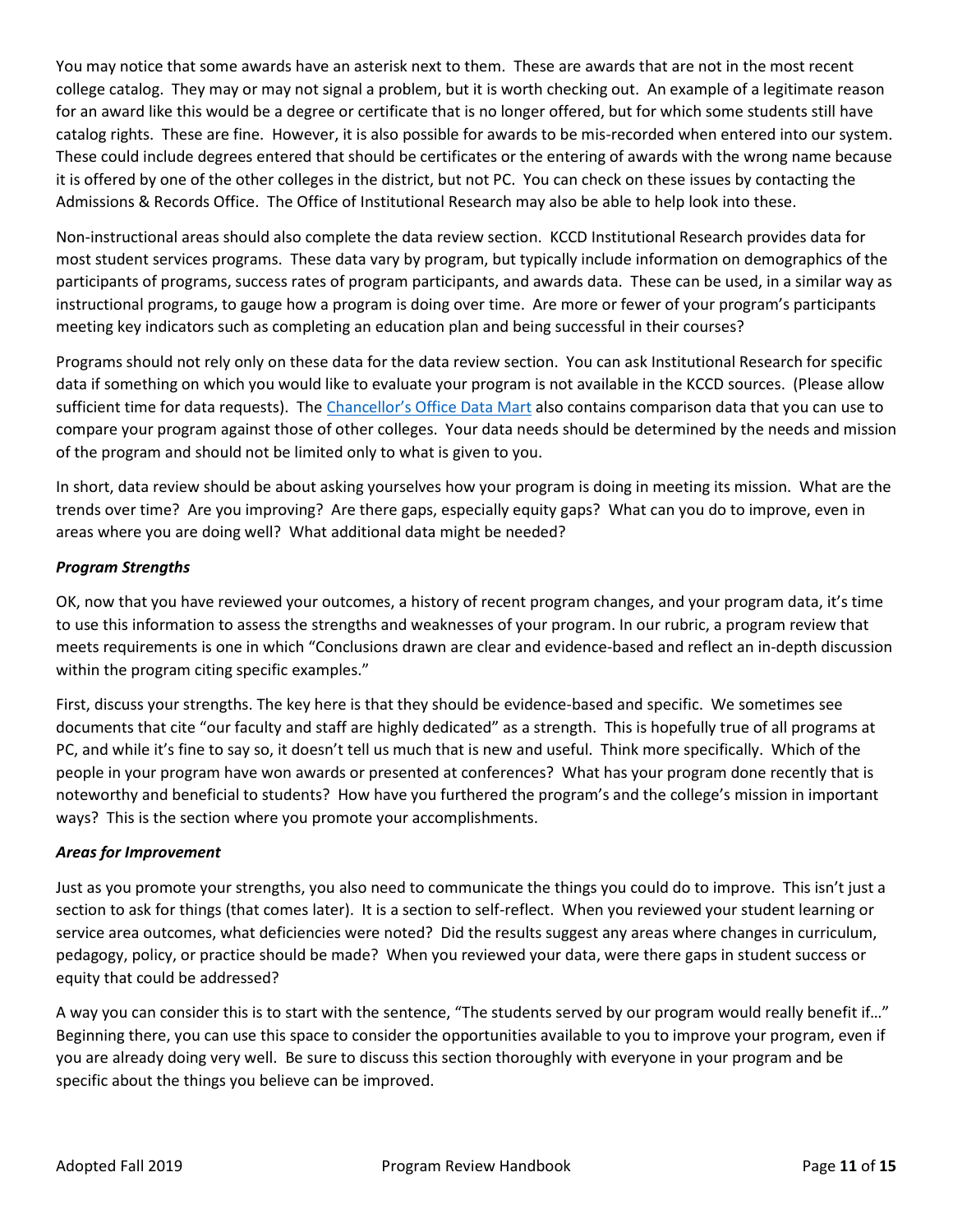#### *Goals*

So, now that you have evaluated your program and honestly assessed your strengths and weaknesses, it's time to set some goals. No, that doesn't mean ask for things (still coming later). This is where you use what you have learned about what you're doing well and what you'd like to do better to set some specific, measurable goals that you will try to accomplish between now and your next program review (in another three years).

According to our rubric, this section meets requirements if "Goals are clearly related to the mission of the program and of the college. Goals are clearly stated, a time frame is provided, and assignment of responsibility is evident. Goals are linked to concerns identified in previous sections."

To assist with ensuring that you address all of these requirements, the forms include a table for each goal. That table asks that you list the goal, provide an anticipated completion date, needed resources, the person(s) responsible, and any possible obstacles to completion. If you think these through and identify each, your goals section is likely to meet requirements.

This section also asks you to identify the part(s) of the college mission statement (which you can find on the first page of the program review form) that the goal addresses. This gives you a chance to reflect on how your goal impacts the mission of the college. While it might be nice, for example, to redecorate faculty offices, it might be hard to argue the importance of that project to furthering the mission of the college in serving its students. (Though you could try).

There are actually two sections for goals in the program review forms. The first asks you to address goals established in your previous program review (usually from three years prior). In this section, you identify whether the goal was completed or if it was revised. If circumstances or priorities changed and the goal was abandoned, you can use this section to say so. If a goal was completed or abandoned, say that here and when it's time for your next program review, three years from now, you can leave it off your forms. If the goal is not yet completed and is ongoing, you can use this section to explain what has happened, any changes to the goal, and it should continue to be reported on again in three years.

The second section is to address new goals. These are those not mentioned in your previous program review.

How many goals should you have in your program review? As many as you need. From your previous program review, all goals that were not fully completed should carry over. For new goals, you should create as many as you have projects you'd like to accomplish in the next few years. Programs vary tremendously in size and complexity. Rarely do we see fewer than two and some have a dozen or more. You should include all of the significant things you are planning that will affect your ability to further the mission of your program and the college.

# *Staffing*

You've assessed your program and established some goals. Now, it's time to ask for stuff, right? Yes, the rest of the program review is resource requests and we start with staffing.

First, we start with outlining current staffing, both full and part time. Simply list the number of full and part-time faculty, management, and classified staff serving your program. Then, you request any new positions, if any.

While it is useful to note whether a requested position is new or replacement, that is not a primary factor in determining whether a position is likely to be funded. The needs of the college change over time and a new position may sometimes take precedence over replacing a recently departed colleague, even if both are very much needed.

If you request multiple new positions, please place them in the order your program would give them. That does not mean that the positions will be hired in that order, but you should make your preferences known.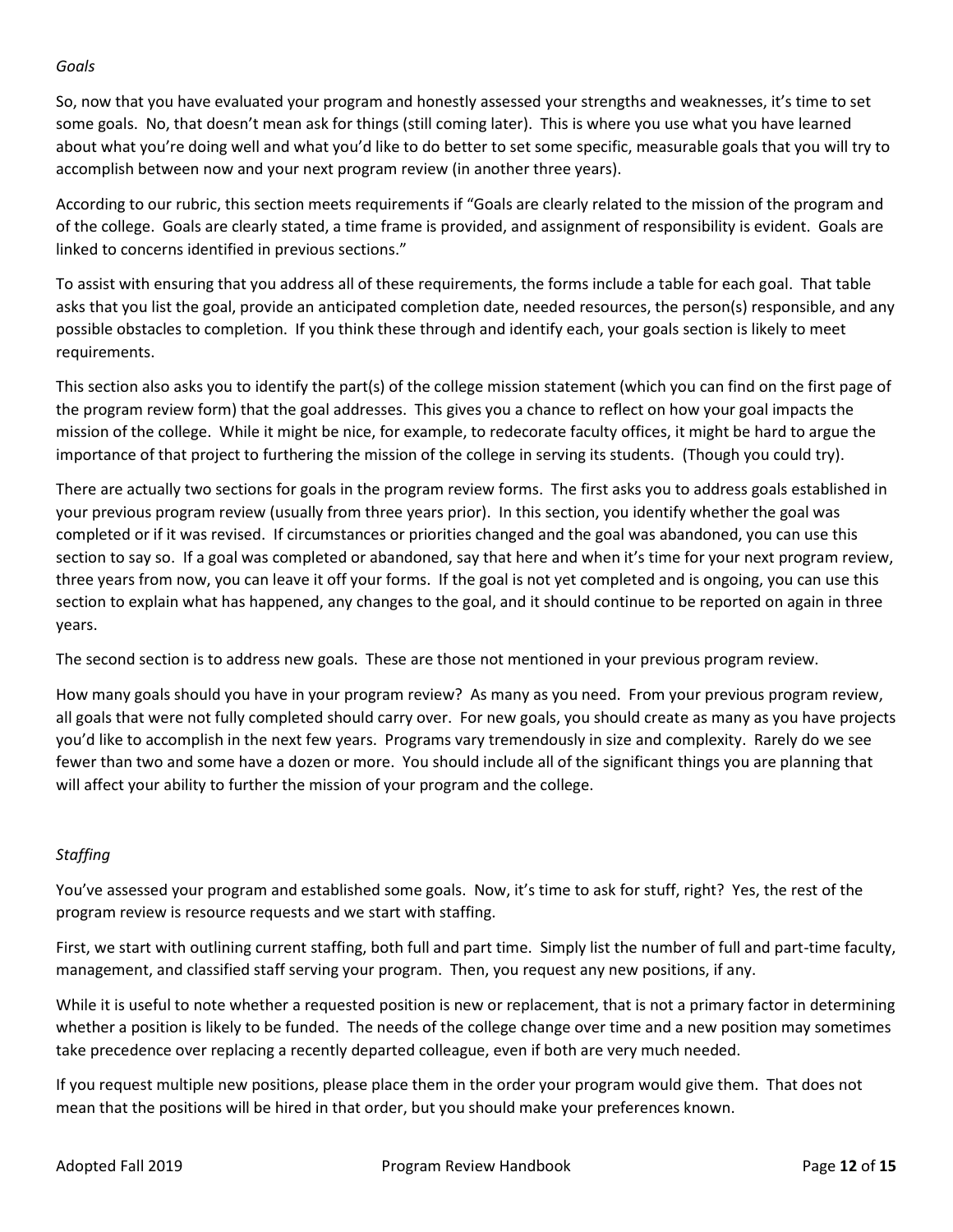For every position requested, a justification should be provided. Nothing here should be new or surprising. Your justification should stem from the analysis and findings you have already conducted into your program, the outcomes assessments conducted and program changes they suggest, the review of data, and the compilation of your program strengths and areas for potential improvement. With all of these, you have established goals for your program. Your overarching goal—and our primary goal in all we do—is to improve student success and equity. Your resource requests, including staffing, should reflect how the request will help your program, and the college, improve its focus on student success.

Beyond that, your justification need not be long. Use this space to remind us of the assessment information and data that suggest a need for the new position and the consequences to the college if the position request is not filled.

#### *Resource Requests*

Our rubric simply calls the next section "resource requests," but it is really four sections in a similar format. These four sections are for technology, facilities, safety/security and professional development. In these sections, you simply identify your need, along with a brief justification. Of course, like all other resource requests, your needs should be dictated by the evidence established in your previous analyses as to what is needed to improve success and equity for students.

In these sections, you identify the needs related to these areas. If there is a cost associated with those needs, an estimate should be provided in your budget request.

For information technology requests, the IT Department will provide a general quote for office and classroom equipment (i.e. computers, laptops, and printers) to assist departments/divisions prepare their Program Review and Program Review Budget Update Forms. After items are approved in the tentative or adopted budget, the budget manager should submit a Technology Request Form for ordering and installation.

For facilities and safety/security, the Maintenance & Operations Department will provide a general quote for office and classroom furniture (i.e. chairs, desks, and cabinets) to assist departments/divisions prepare their Program Review and Program Review Budget Update Forms. After items are approved in the tentative or adopted budget, the budget manager should submit a School Dude for ordering and installation.

For professional development, budget managers should list and estimate their area's professional development request on their Program Review and Program Review Budget Update Forms. Administration will work with the budget Managers to determine the appropriate funding for the request (unrestricted or restricted).

#### *Budget Request*

The last section of the forms is your budget request. This is where you ask for the amount of money you expect your program will need annually over the next three years. You list the amounts in your current budget for each section, and also any changes (increase or decrease), along with a revised total. Any budget changes should have a justification included. As with previous sections, your budget requests should be based on the mission and needs of the program and the how your program will improve student success and equity.

There are a number of caveats and clarifications that are important for this section. First, you should complete a budget request for your program even if it is entirely paid from categorical funding, not dependent on the usual college budget process. This is to ensure that the college is informed about how we spend our resources and what we spend it on, regardless of the source.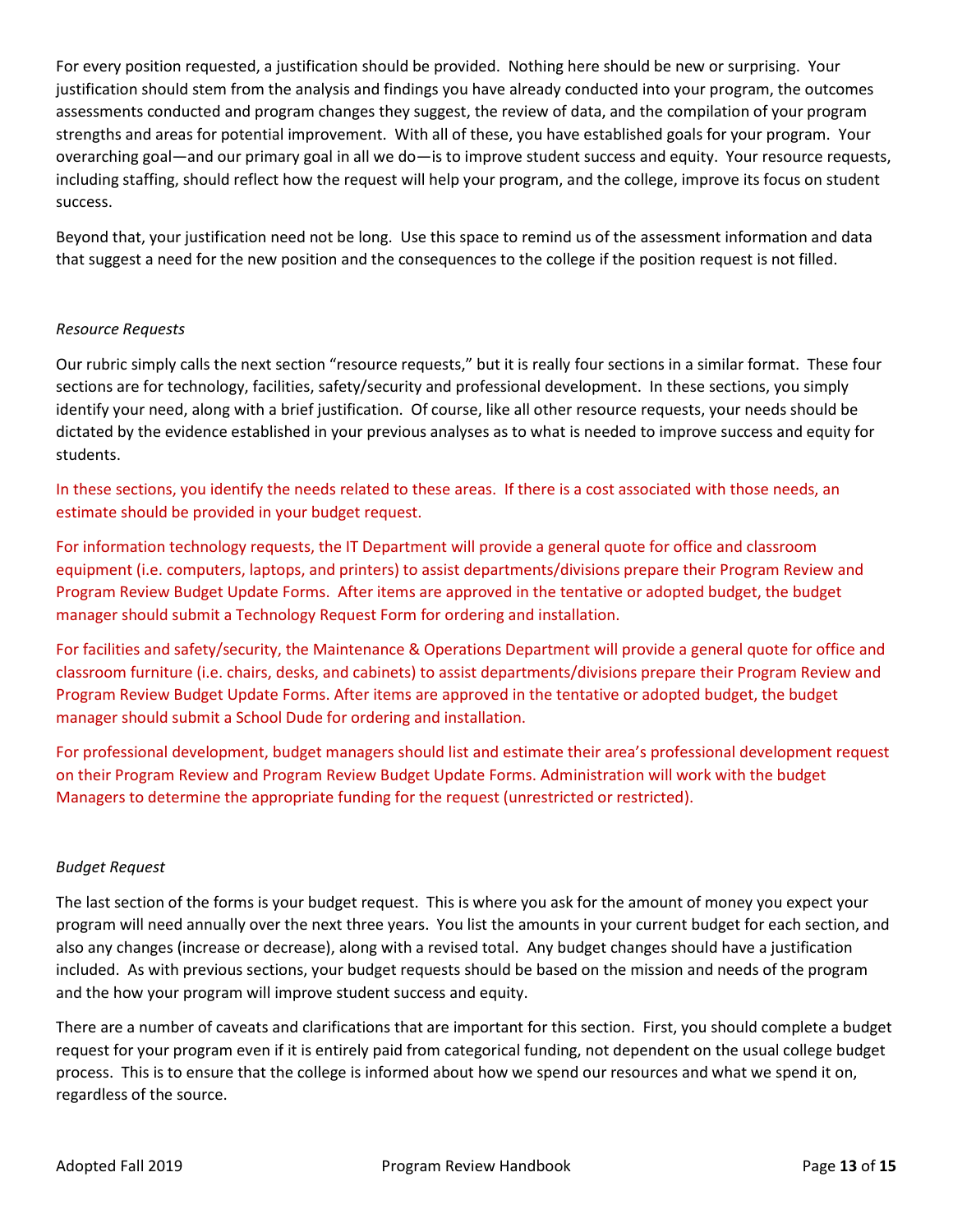But, there are a number of things that do not need to be included here. Because staffing has already been covered in a previous section, you can leave that out of your budget request. An exception is funding for student workers. The cost estimates from the resource requests in the previous section should be included here.

# Common Errors and Pitfalls

As the college now has been through several cycles of increasingly successful program review, we have had a chance to see certain patterns emerge. The Strategic Planning Committee evaluates each document according to our rubric and sends them back to the programs for corrections when they fail to meet standards. You can save yourself a great deal of time if you read this next section and avoid these common errors and pitfalls when writing your program review.

**Using old forms**. You don't want to start from scratch and that's understandable. But one mistake we sometimes see is a program starting with their most recent program review, usually from three years prior, and simply updating that document. The problem with this approach is that the forms are often updated. The changes are sometimes minor, but they can affect the way you approach the work of writing. And sometimes, the college updates the expectations for what we would like to see between your program review cycle. Always get the most recent forms from the web site. You can still copy and paste items from your previous document if you are sure they are still current. Doing so while checking each one will help to ensure that your document is as current as possible.

**Misunderstanding assessment**. Every program at PC should have gone through multiple cycles of assessment and program improvement by now and we are definitely seeing improvement through each cycle in this area. But, some programs still mix up the concept of establishing outcomes and setting goals and some have an incomplete understanding of the assessment process, how to document dialogue, and how to show that you are using assessment to improve your program. You can refer to the rubric to understand what we look for here, but also understand that you can consult with the Outcomes Committee about this process. You should have a representative on that committee, or, if you prefer, you can contact the committee chair for advice on establishing student learning and/or service area outcomes, assessing them, documenting the results of those assessments and program dialogue about those results, and making changes to your program based on serious assessment.

**Confusing goals and resource requests**. Many times, we have seen goals written as something like "Hire a new…" Your goals should be based on the documentation you have already completed about your outcomes and the areas in which your program needs to improve. Your goals should be self-reflective about how your program can improve in its mission to serve Porterville College students. Resource requests, like additional staffing, or funding, may be necessary to achieve your goals, but they are not goals in themselves. A goal might be that you wish to expand program offerings in a certain area of need. Additional staffing or funding necessary to achieve that goal should be made in the staffing or budget areas of the document. They are not goals.

**Not consulting the rubric**. Before completing your program review, always consult the rubric so that you know what the college's expectations are regarding the document and documentation. Occasionally, we see completed reviews in which programs misunderstood the purpose of certain sections or thought they did not apply to their particular programs. The rubric (and now, this document) should help.

**Using program review to air grievances**. It is likely frustrating, for example, to request certain resources in your program review, sometimes multiple times, but not have those prioritized by the college in the budget process. But, be careful not to use your program review as a way to air grievances, past or present. These are public documents, displayed on the college web site, and as such are available to students and the community. Keep the tone of your writing civil and avoid language like "we've asked for this every year, but we never get it!" Also, beware of using language like "we need to do this to be in compliance with…" unless you are certain of the accuracy of the claims.